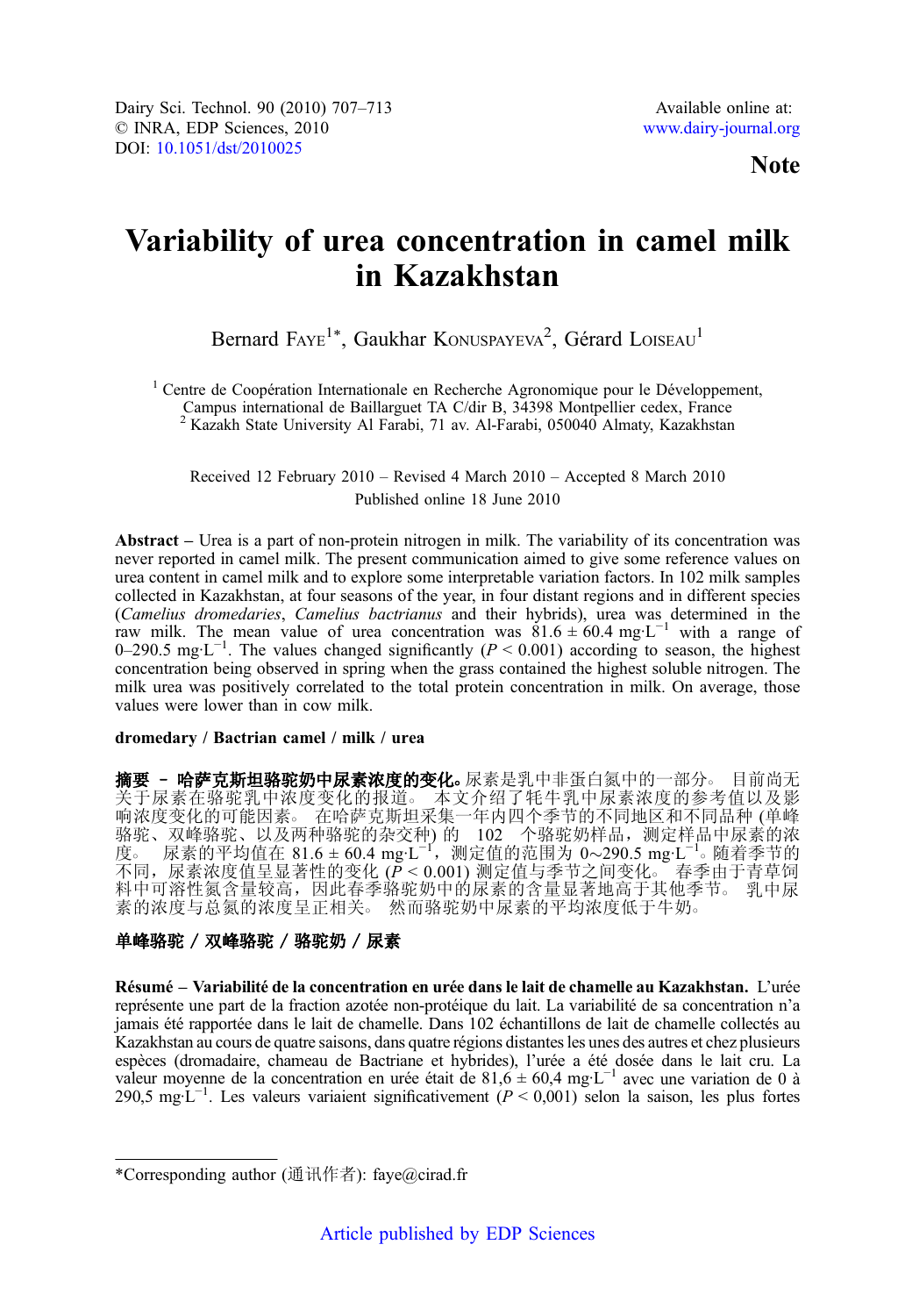concentrations étant observées au printemps au moment où les fourrages contenaient une forte quantité d'azote soluble. L'urée dans le lait était positivement corrélée au taux protéique du lait. Ces valeurs étaient en moyenne plus faibles que dans le lait de vache.

#### dromadaire / chameau de Bactriane / lait / urée

# 1. INTRODUCTION

The milk contains two main nitrogen fractions, the most important part under protein form (casein and whey protein) and a second part under non-protein form representing  $\leq 6\%$  of total nitrogen content in cow milk. This non-protein nitrogen (NPN) part includes mainly urea (48% in cow milk). The remaining NPN fraction is composed of amino acids, creatine, hippuric acid, sometimes ammonia, etc. As for the determination of urea in blood (uremia), the urea concentration in milk gives information on the protein status of the animal. Several authors reported positive correlation between uremia and urea in milk [\[7](#page-5-0), [24\]](#page-6-0). The urea concentration in blood is generally reflected in the milk at 83–98% [[15](#page-5-0)].

If the main nitrogen fractions in camel milk were known and well described in the literature  $[8, 9]$  $[8, 9]$  $[8, 9]$  $[8, 9]$ , the NPN fractions were rarely specified and their variability never described [[1](#page-5-0)], contrary to cow milk [\[7](#page-5-0)]. In a comprehensive study on the variability of camel milk composition in Kazakhstan, including the two species of large camelids (Camelus dromedarius and Camelus bactrianus) and their hybrids, urea was deter-mined in milk samples all over a year [\[19\]](#page-6-0).

The present communication aims to give some reference values for urea content in camel milk and to explore some interpretable variation factors.

#### 2. MATERIALS AND METHODS

# 2.1. Sampling procedure

To obtain maximum variability, the camel milk was sampled in four different regions at extreme points of Kazakhstan: Almaty, Atyrau, Aralsk and Shymkent (the maximum distance between the various points was  $> 3500$  km) and in the four seasons of the year. In total, 102 samples were used for quantitative determination of the urea in camel raw milk [\(Tab. I\)](#page-2-0). Those samples, collected randomly among lactating females on two private farms per region, comprised Bactrian  $(n = 47)$ , dromedary  $(n = 34)$ , hybrid  $(n = 7)$  and mixed milk  $(n = 14)$ . Sampling was achieved at the milking time in the morning before starting to pasture. In Kazakhstan, the calving season was short and occurred within < 2 months. Bactrian camel milk samples originated from different Kazakh types as depending on their geographical location: Uralobokeliki, Kyzylorda and Ontustik-Kazakhstan [\[20,](#page-6-0) [26\]](#page-6-0). Milk samples from dromedary camel came from the Turkmen Arvana breed [\[5,](#page-5-0) [25](#page-6-0)]. Hybrid samples involved F1 or F2 crossbred animals. In all cases, milk was obtained by manual milking and kept frozen at −20 °C until analysis.

#### 2.2. Laboratory analysis

Urea was analyzed by enzymatic method using kit UV-method (Enzymatic BioAnalysis/Food Analysis, Cat. No. 0 542 946,<br>Boehringer-Mannheim distributed by Boehringer-Mannheim distributed by R-Biopharm France). The principle of the dosage was based on the hydrolysis of the urea into ammonia and carbon dioxide by urease. Then, in the presence of glutamate dehydrogenase and NADH,  $H^+$  ion ammonium gave L-glutamate and NAD<sup>+</sup>. The disappearance of NADH was measured at 334 or 340 nm.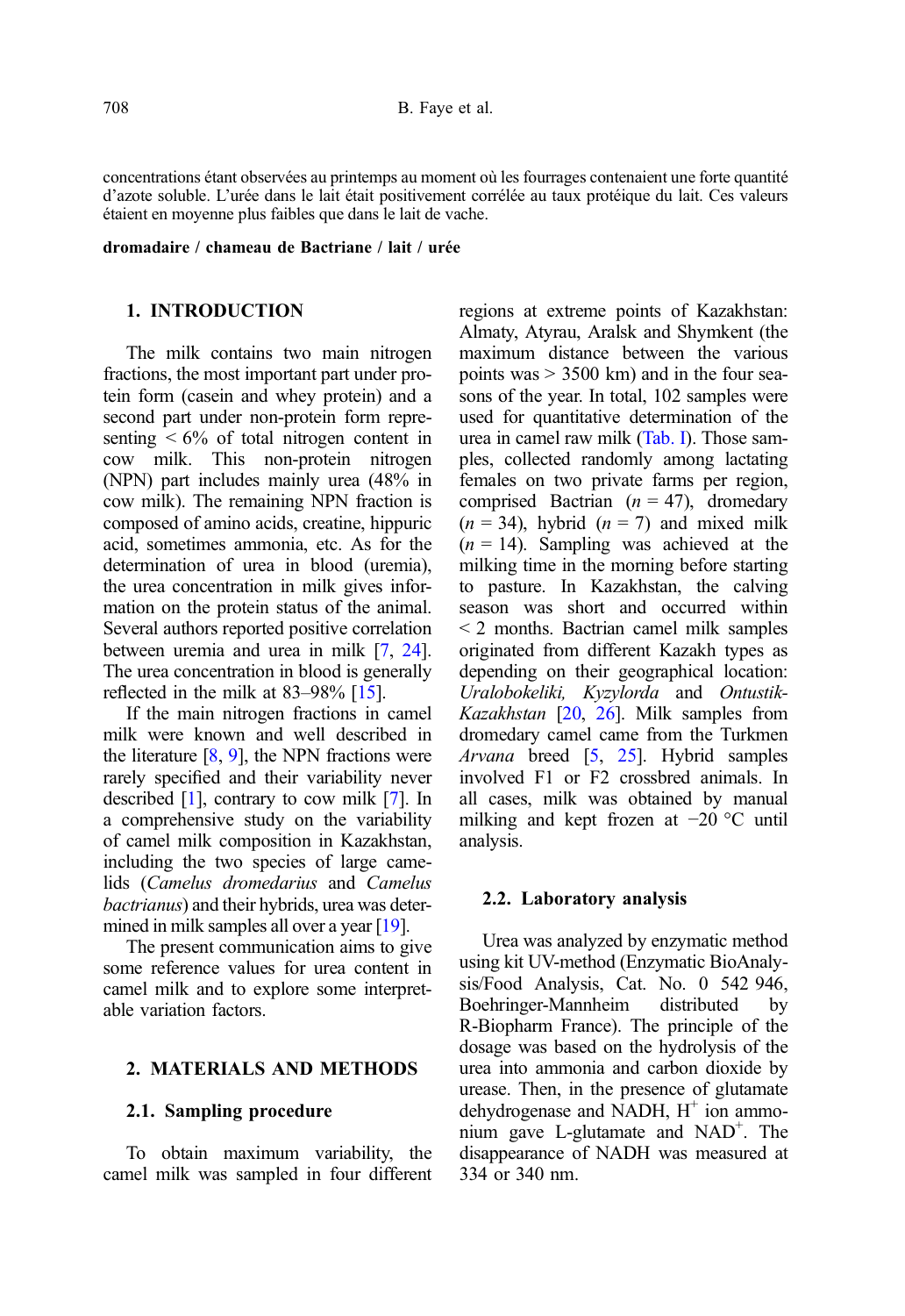|              | Almaty $(n = 33)$ |     |    |        | Atyrau $(n = 29)$ |    |   |        | Aralsk $(n = 6)$ |                |          |               | Shymkent ( $n = 34$ ) |                |    |                |
|--------------|-------------------|-----|----|--------|-------------------|----|---|--------|------------------|----------------|----------|---------------|-----------------------|----------------|----|----------------|
| <b>Breed</b> | W                 | Sp. | Su | A      | W                 | Sp |   | Su A W |                  | Sp             | Su       | A             | W                     | S <sub>p</sub> | Su | A              |
| Bactrian     | 3                 |     | 4  | 4      |                   | 2  |   |        |                  |                |          |               |                       |                |    |                |
| Dromedary    | $\mathcal{D}$     | 8   | 3  |        |                   |    |   |        |                  |                |          |               |                       |                |    | -6             |
| Hybrid       |                   |     |    |        |                   |    |   |        |                  |                |          |               |                       |                |    |                |
| Mixed milk   |                   |     |    |        |                   |    |   |        |                  |                |          |               |                       | 6              |    |                |
| <b>Total</b> | 8                 | 13  |    | $\sim$ | - 9               | -3 | 9 | -8     | $\theta$         | $\overline{4}$ | $\theta$ | $\mathcal{L}$ | -5                    | -17            | 5  | $\overline{7}$ |

<span id="page-2-0"></span>Table I. Camel raw milk sampling design by region (Almaty, Atyrau, Aralsk and Shymkent), species and season (W, winter; Sp, spring; Su, summer and A, autumn).

In order to study the correlation with protein content in milk, the total protein content (TPC) was determined: Nitrogen (N) was determined by the Kjeldahl method [[16](#page-6-0)] and the conversion  $N \times 6.38$  was used to quantify the TPC.

The main plants consumed by the camels were sampled in spring and the protein content was also determined by the Kjeldahl method.

#### 2.3. Statistical analysis

A linear model was tested for urea concentration as dependent variables. The tested variation factors were the region (Reg), the species (Spec), the season (Seas) and their interactions. The limit of signification level for variance analysis was 0.05. The results are presented as mean plus/ minus standard error. As the variances were not homogeneous, data were log transformed in order to get normal distribution of the values (log transformation). The correlation between NPN and TPC was tested using Pearson correlation. The software used was XLStat2009.

#### 3. RESULTS AND DISCUSSION

The non-protein fraction determination in cow's milk is useful for the cheese industry [\[15\]](#page-5-0), for assessment of the potential nitrogen pollution by dairy cows [[6\]](#page-5-0), as

indicator for the reproduction performances control [\[14\]](#page-5-0) and for assessing feeding strategy of dairy animals [[2\]](#page-5-0). This last point is particularly important in dairy cow farming systems, because the milk urea determination could improve the general metabolic efficiency of the producing animal, but could also help for a better economical management by reducing the protein overfeeding in the diet. However, the use of camel milk is not common in cheese industry, and the contamination risk for environment is low in extensive farming system. Nevertheless, the present trends were dairy intensification in camel farming system which requires a more convenient feeding management. In that context, the determination of milk urea takes a new importance as indicator of protein feeding [[18\]](#page-6-0). Elsewhere, the variability of urea is not referenced in this species.

# 3.1. Mean value of urea in camel milk

On average, in the 102 camel milk samples, the urea concentration was  $81.6 \pm 60.4$  mg·L<sup>-1</sup>. Twelve milk samples had no urea. The values were in the range 0–290.5 mg·L−<sup>1</sup> . Very few references concerning urea in camel milk were reported in the literature. The concentrations in camel milk generally ranged between 80 and 400 mg·L<sup>-1</sup> as well in cow [[27](#page-6-0)] as in goat [[15,](#page-5-0) [21\]](#page-6-0) with a recommended average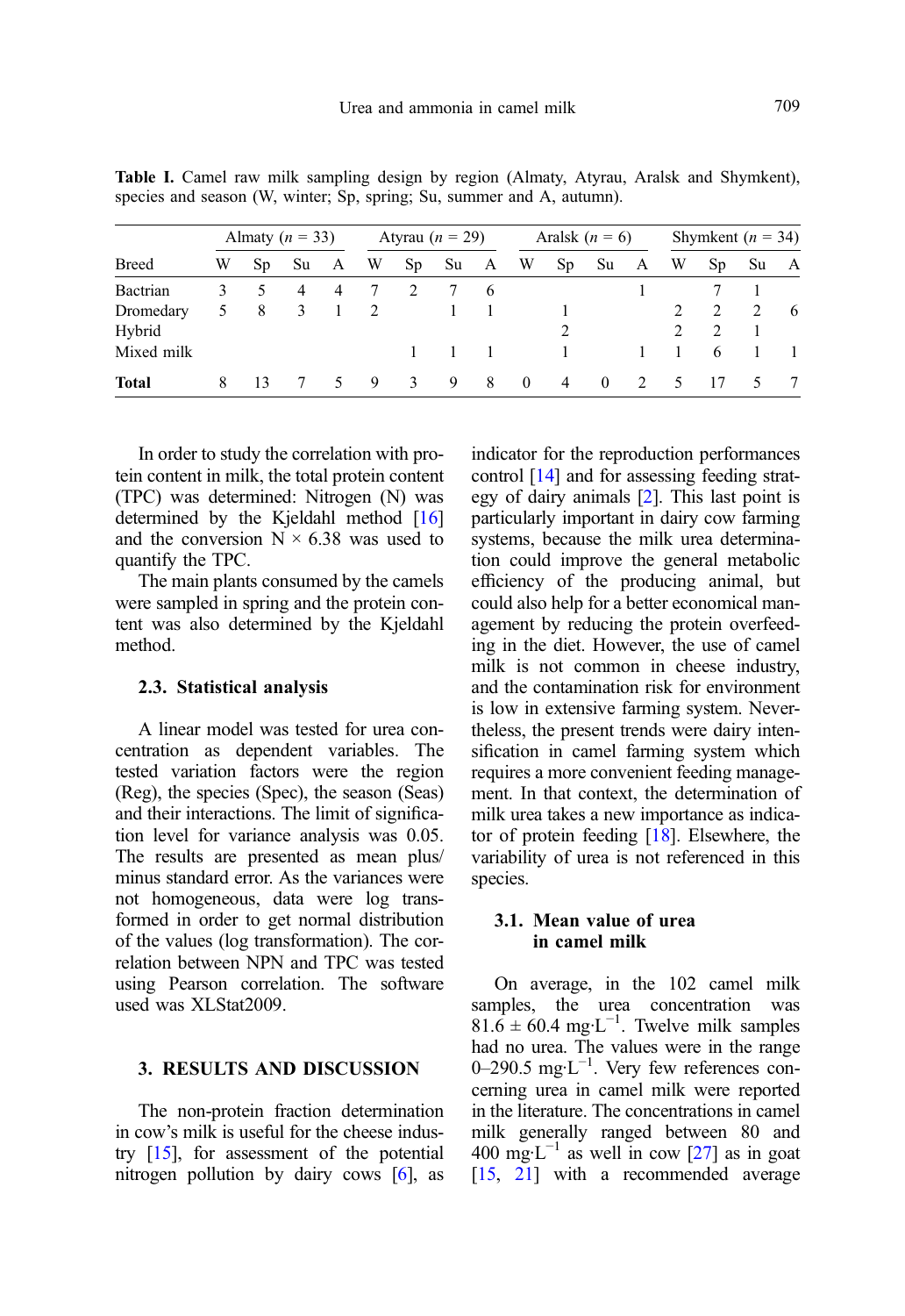Table II. Source of variation (type III) and signification level (test  $F$ ) for the urea and ammonia concentration in camel milk from different regions of Kazakhstan at different seasons and for different species.

| Source of variation | Urea |       |              |  |  |  |  |
|---------------------|------|-------|--------------|--|--|--|--|
|                     | DOF  | F     | Pr > F       |  |  |  |  |
| Region              | 3    | 2.691 | 0.053        |  |  |  |  |
| Season              | 3    | 9.866 | ${}< 0.0001$ |  |  |  |  |
| Species             | 3    | 0.711 | 0.549        |  |  |  |  |
| $Reg \times Seas$   | 7    | 7.618 | ${}< 0.0001$ |  |  |  |  |
| $Reg \times Spec$   | 6    | 1.124 | 0.357        |  |  |  |  |
| Seas $\times$ Spec  | 8    | 1.797 | 0.092        |  |  |  |  |

DOF, degree of freedom; Pr, probability. Bold values are significant.

between 100 and 160 mg⋅ $L^{-1}$  [\[2](#page-5-0)]. On average, our values appeared lower with a range between 0 and 290 mg⋅ $L^{-1}$  and a median of 80 mg·L−<sup>1</sup> . The nitrogen metabolism was appreciably different in camel where the urea recycling was quite more important than for other ruminants [\[22](#page-6-0)]. According to the distribution of the values in our study, the normal level in camel milk could be considered between 30 and 120 mg⋅ $L^{-1}$ . It is quite surprising to find some zero value in urea concentration in milk as no similar observations were reported in cow or goat milk. Generally, the low urea values in milk were encountered in case of limited availability of degradable nitrogen, but in our samples there was no difference in protein concentration between milk with no urea and milk with urea.

# 3.2. Variation factors

If the variation factors of urea in cow milk were described for long time [\[17\]](#page-6-0), no data were available for camel milk. The analysis of variance (ANOVA) showed a significant effect of the season (Tab. II) on the urea concentration in milk ( $P < 0.001$ ). The highest value in camel milk urea was observed in spring  $(111.5 \pm 77.6 \text{ mg} \cdot \text{L}^{-1})$ 

and the lowest in autumn  $(46.4 \pm$ 38.0 mg⋅ $L^{-1}$ ). No significant difference was observed between species or region. However, a significant interaction Season × Region was reported ( $P < 0.001$ ). The pattern of seasonal change was clearly observed in Shymkent region only. Usually, the main variation factor of urea concentration in milk was the feeding, especially the ratio protein/ energy [\[4](#page-5-0)]. A high urea concentration in milk could be caused by an excess of proteins degraded in the rumen or an excess of nondegraded proteins in the gut in relation to the available energy for using them [[7](#page-5-0)]. So, the urea concentration in milk could be used as an indicator of the protein overfeeding [[13](#page-5-0)], better than the total protein. However, a high concentration could also show a severe protein underfeeding leading to an important protein catabolism, as it was observed in blood urea of young camel under severe protein deficiency [[10](#page-5-0)].

No data were available in our study on the feeding system of the animals, but all of them were fed on natural pastures. The pastures were composed mainly of *Artemisia* sp.  $(14.6 \pm 5.2\%)$ , Alhadji Pseudolhadji  $(22.7 \pm 3.2\%)$  and *Tamarix* sp. (17.3  $\pm$  2.8%), all plants containing relatively high level of protein. However, the quality of the pasture being linked to the season, the relationship with season was not a surprise. Indeed, the nutritive value of the diet, notably the content in soluble nitrogen, was obviously higher in spring at the beginning of the plant growth after winter time. This nutritive value, especially the protein content of the grasses, decreased with the hot season. The lowest mean value was reported in autumn. In winter, the animals could receive some supplements (hay or concentrates) contributing to an increase of the protein in the diet and correlatively of the urea concentration in milk. In dairy cow, some authors reported a significant increasing of urea in milk at the pasture starting time after indoor housing period in winter [\[23](#page-6-0)]. Among the milk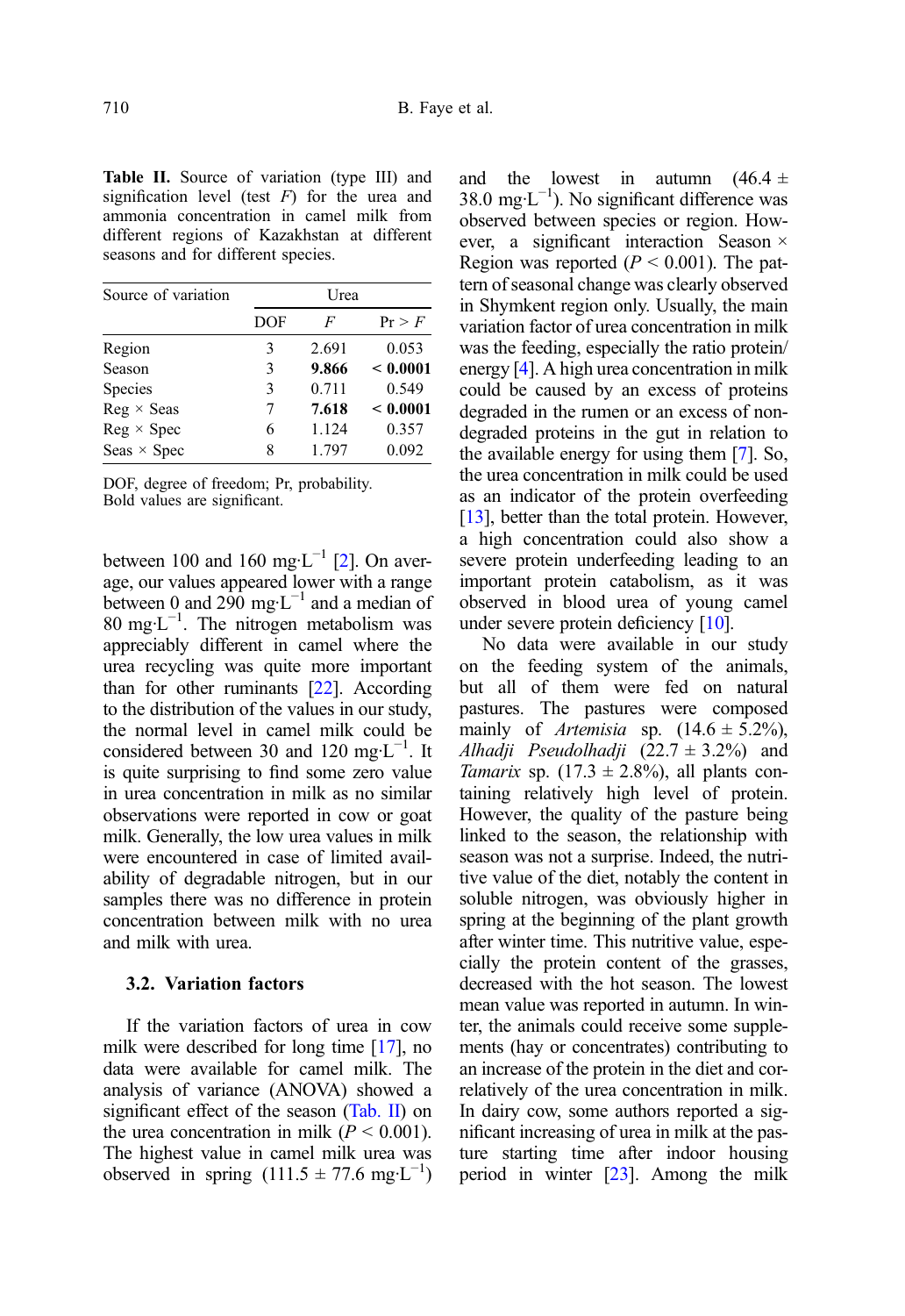

Figure 1. Correlation and variance ellipse (for 2 SD) between urea concentration in camel milk and total protein in milk in Kazakhstan ( $n = 95$ ; the samples containing no urea were not represented).

samples containing a very high quantity of urea (> 130 mg·L−<sup>1</sup> ), 92% were collected in spring and 75% came from Shymkent region where the food supplementation (concentrates rich in soluble nitrogen) at the end of winter was a common practice. The sensitive response to soluble nitrogen supplementation in camel was a common feature already described. In some cases, it could lead to ureic intoxication [\[11\]](#page-5-0).

This direct relationship between milk urea and season (i.e. nutritive value of the natural diet) could also explain the relationship with the total protein in milk. Indeed, considering the whole sample, urea concentration in milk was positively correlated to total protein concentration (TPC) in milk  $(r = 0.308; P < 0.005)$  (Fig. 1). This parameter was under the same influence as urea, and the highest TPC in camel milk was also observed at spring [[19](#page-6-0)]. The seasonal variation of urea in milk could be also explained partially by the lactation stage. In zero-grazing farming system, the urea in cow milk was low at the beginning of the lactation, then increased after one month of lactation, and decreased at the end of lactation [\[3\]](#page-5-0). In our study, the calving season occurred in winter (December to February). The spring corresponded to the lactation peak. So, a mixed effect (lactation stage and nutritive value of the diet) could support the observed seasonal effect.

The absence of relationship with the species underlined probably the lack of genetic effect. In dairy cow, the between breed variability was generally lower than the within breed variability [\[2](#page-5-0)]. In large camelids, urea did not appear as a discriminant parameter of the milk composition between the species [\[12\]](#page-5-0).

The regional effect was a combination of feeding and climatic conditions. The significant interaction Season  $\times$  Region could be partly attributed to the overlapping between seasonal feeding variation and regional feeding variation.

#### 4. CONCLUSION

The NPN fraction (urea) in camel milk represented  $\lt 2\%$  of the nitrogen content in our camel milk samples. On average, the urea content in camel milk appeared lower than in cow. The camel is well known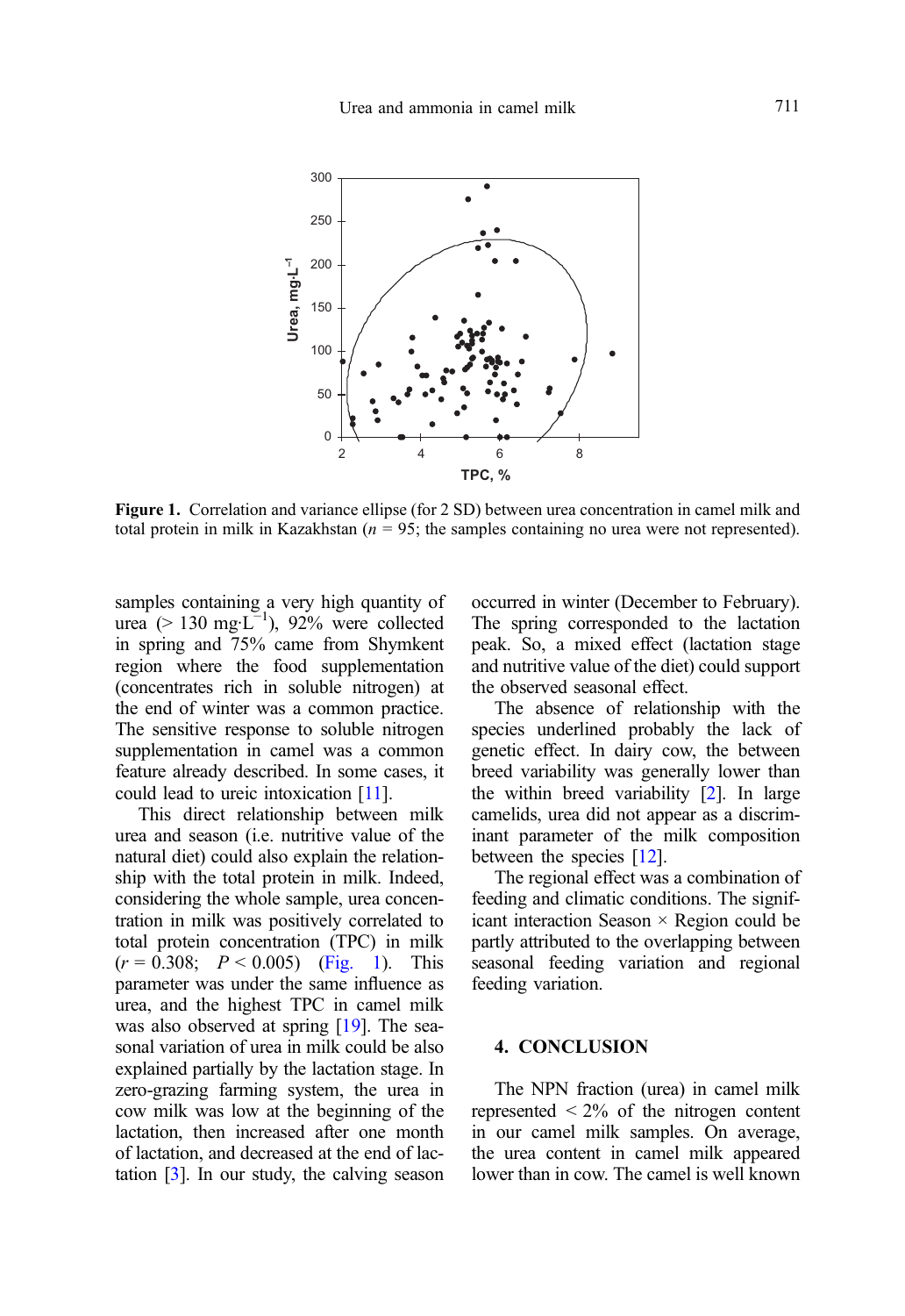<span id="page-5-0"></span>for its ability to develop mechanisms of resistance to mineral, energetic or protein underfeeding. The nitrogen recycling is one of these mechanisms, allowing the camel to valorize poor nutritive grasslands. The relative low quantity of urea in milk testifies the ability of camel to limit the urea excretion through the milk. It could be a supplementary asset in the adaptation of camel to the harsh desert conditions. However, in case of food supplementation rich in soluble nitrogen, the quantity of urea can reach high level in milk, reflecting a high level in blood (hyperuremia). In fact, the camel is very sensitive to ureic contamination and the supply in urea, as it is currently proposed for dairy cow, has to be avoided for dairy camel.

Acknowledgments: The study was supported by the French Ministry of Foreign Affairs (ECONET Programme) and by the French Embassy at Almaty (Kazakhstan). We also thank the camel farmers from Kazakhstan where the milk sampling was achieved.

## **REFERENCES**

- [1] Abu-Lehia M., Chemical composition of camel skim milk concentrated by ultracentrifugation, Int. Dairy J. 6 (1996) 741–752.
- [2] Block E., Dépatie C., Lefebvre D., Petitclerc D., L'urée du lait : les sources de variation et les implications, in: Proc. Symp. sur les Bovins laitiers, Publ. Conseil des Productions Animales du Québec (CPAQ), Québec, Canada, 1998, pp. 77–87.
- [3] Carlsson J., Berström J., Pehrson B., Variations with breed, age, season, yield, stage of lactation and herd in the concentration of urea in bulk milk and individual cow's milk, Acta. Vet. Scand. 36 (1995) 245–254.
- [4] Carlsson J., Pehrson B., The influence of the dietary balance between energy and protein in milk concentration. Experimental trials assessed by two different protein evaluation systems, Acta. Vet. Scand. 35 (1994) 193– 205.
- [5] Cherzekov A., Saparov G., The milk productivity of the camel Arvana breed and its use, in: Faye B., Esenov P. (Eds.), Proceedings of International Workshop Desertification Combat and Food Safety, the Added Value of Camel Producers, Ashkhabad, Turkmenistan, 19–22 April 2004, NATO Sciences Series, Vol. 362, Life and Behavioural Sciences, IOS Press Publisher, Amsterdam, The Netherlands, 2005, pp. 215–220.
- [6] Delaby L., Peyraud J.L., Vérité R., Marquis B., Effet de la complémentation protéique sur les performances des vaches laitières au pâturage conduit à 2 niveaux de fertilisation, Ann. Zootech. 44 (1995) 173–188.
- [7] DePeters E.J., Ferguson J.D, Non-protein nitrogen and protein distribution in the milk of cows, J. Dairy Sci. 75 (1992) 3192–3209.
- [8] El-Hatmi H., Khorchani T., Attia H., Characterization and composition of camel's  $(Camelus\ dromedarius)$  colostrum and milk. Microbiol. Hyg. Alim. 18 (2006) 13–17.
- [9] Farah Z., Composition and characteristics of camel milk, J. Dairy Res. 60 (1993) 603–626.
- [10] Faye B., Jouany J.P., Chacornac J.P., Ratovonanahary M., L'élevage des grands camélidés. Analyse des initiatives réalisées en France, INRA Prod. Anim. 8 (1995) 3–17.
- [11] Faye B., Konuspayeva G., Messad S., Loiseau G., Discriminant milk components of Bactrian camel (Camelus bactrianus), dromedary (Camelus dromedarius) and hybrids, Dairy Sci. Technol. 88 (2008) 607–617.
- [12] Faye B., Saint-Martin G., Cherrier R., Ruffa A., The influence of high dietary protein, energy and mineral intake on deficient young camel: I. Changes in metabolic profiles and growth performance, Comp. Bioch. Physiol. 102A (1992) 409–416.
- [13] Godden S.M., Lissemore K.D., Kelton D.F., Leslie K.E., Walton J.S., Lumsden J.H., Relationships between milk urea concentration and nutritional management production and economic variables in Ontario dairy herds, J. Dairy Sci. 84 (2001) 1128–1139.
- [14] Gustafsson A.H., Carlsson J., Effects of silage quality, protein evaluation systems and reproduction in dairy cows, Livest. Prod. Sci. 37 (1993) 91–105.
- [15] Hutjens M.F., Barmore J.A., Milk urea test gives us another tool, Hoards Dairyman 40 (1995) 401.